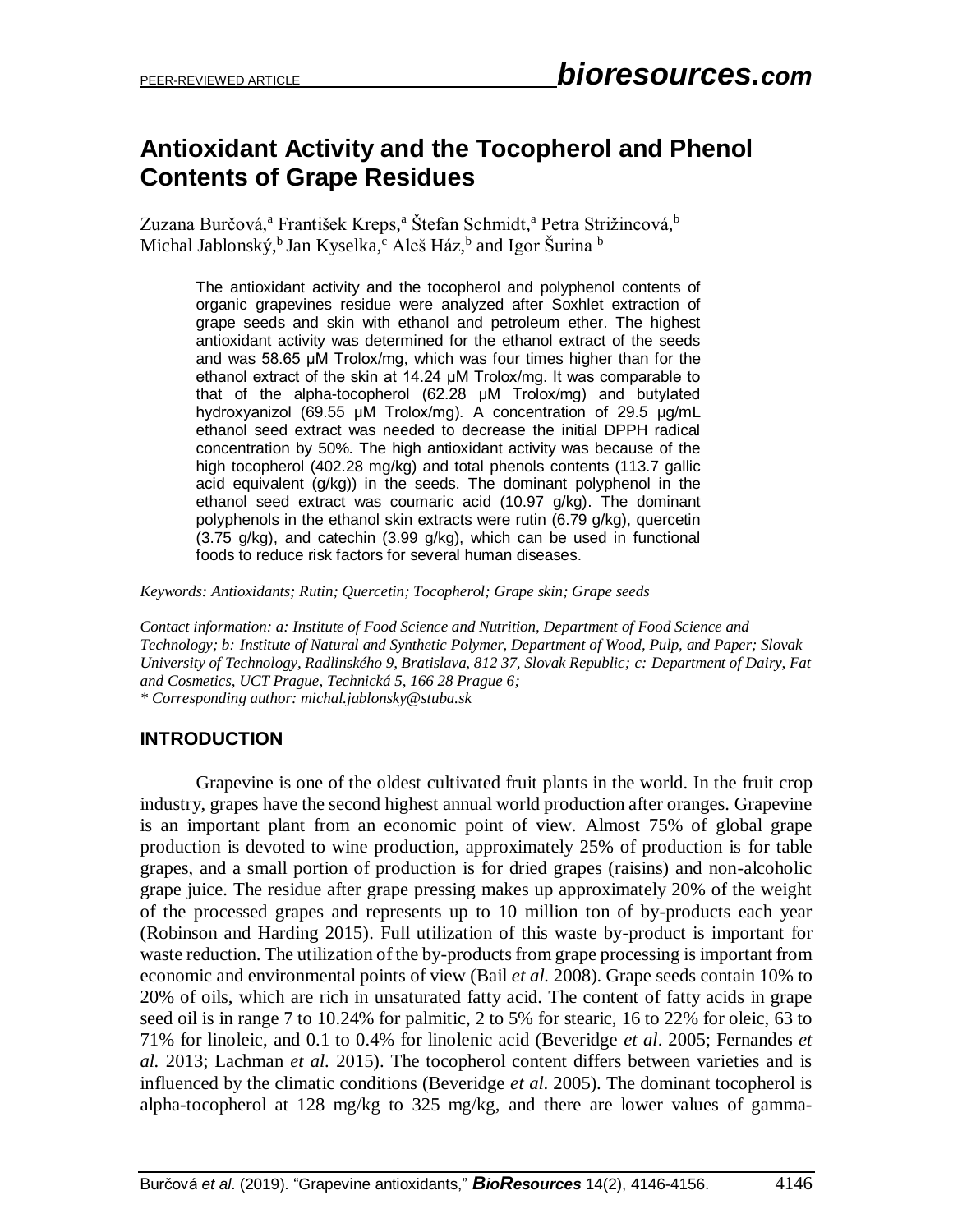tocopherol (14 mg/kg to 45 mg/kg) and delta-tocopherol (0.5 mg/kg to 1.8 mg/kg) (Baydar *et al.* 2007).

Grape seeds are a good source of phenolic substances, such as catechin, epicatechin, gallic acid, vanillic acid, coumarin, ferulic acid, synergic acid, pyrogallol, and caffeic acids, which all have antioxidant properties. Rutin and quercetin, which are also found in grapes, have important biological activities. Rutin inhibits proliferation, decreases adhesion and migration of human cancerous cells, has an anticancer activity against colorectal carcinogenesis, acts against coronary circulation disease, and protects the vascular barrier integrity (Santos *et al*. 1999; Lee *et al*. 2012; Sghaier *et al*. 2016). Quercetin has an anticarcinogenic potential, antiproliferative and anti-cancer properties, inhibits angiogenesis, and protects healthy cells against oxidative stress and mutagenesis as a chemo-preventive substance (Borska *et al*. 2012; Bulzomi *et al.* 2012). This phenolic compound are usable in the pharmaceutical industry because of its anti-inflammation, anti-aging, anti-mutagenic, and anti-carcinogenic properties and is associated with a reduced risk of cardiovascular disease (Teissedre *et al*. 1996; Catterall *et al.* 2000; Zern *et al.* 2005).

Tocopherols and phenols substances can be applied as functional compounds, which prevent health damage from free radicals. Free radicals can damage the proteins in cells, such as DNA, enzymes, and lipids. These damages may contribute to the development of diseases, such as cardiovascular disease and cancer. The consumption of foods with high antioxidant contents may contribute to an improvement in health. Grapes are a rich source of lipid-soluble tocopherol, which is a natural antioxidant (Tangolar *et al*. 2011).

For this reason, this study was focused on the extraction, separation, and identification of antioxidant active substances such as tocopherols and polyphenols from waste biomass of the organic grapevine.

## **EXPERIMENTAL**

#### **Methods**

#### *Grapevine biomass characterization*

Grapevine pressing residues (skin and seeds) from the Cabernet Sauvignon grape variety were obtained from Natural Wine Domin & Kušicky (Veľký Krtíš, Slovak Republic), which is a producer of organic grapevine products. The whole territory of vineyard lies on the borders of the Ipeľ valley and Krupina plateau (south Slovakia) that is of volcanic origin. Vineyards soils are rich in medium heavy and heavy brown soil (this type of soil is fertile, has a favorable water regime, and good aeration). Only copper and sulfur-based insecticides are used to vine protection, but with the limited use. Grapes are harvested manually; it is immediately processed and carefully pressed. Grape skin and seeds are waste biomass and by-products from processing grapes into wine; therefore, the biomass residue obtained was classified into skin and seeds.

#### *Grapevine biomass extraction*

The grape skins and seeds were extracted by Soxhlet extraction. The ratio of the biomass and extraction solvent was 1:50. The extraction solvents were ethanol and petroleum ether (Centralchem s.r.o., Bratislava, Slovakia). The extraction time was 6 h. Petroleum ether was used for extraction of fat-soluble antioxidants such as tocopherols. Ethanol was used for extraction of polyphenols according to the studies of Franco *et al.* (2018) and Pinelo *et al.* (2005), in which ethanol was the best extraction solution for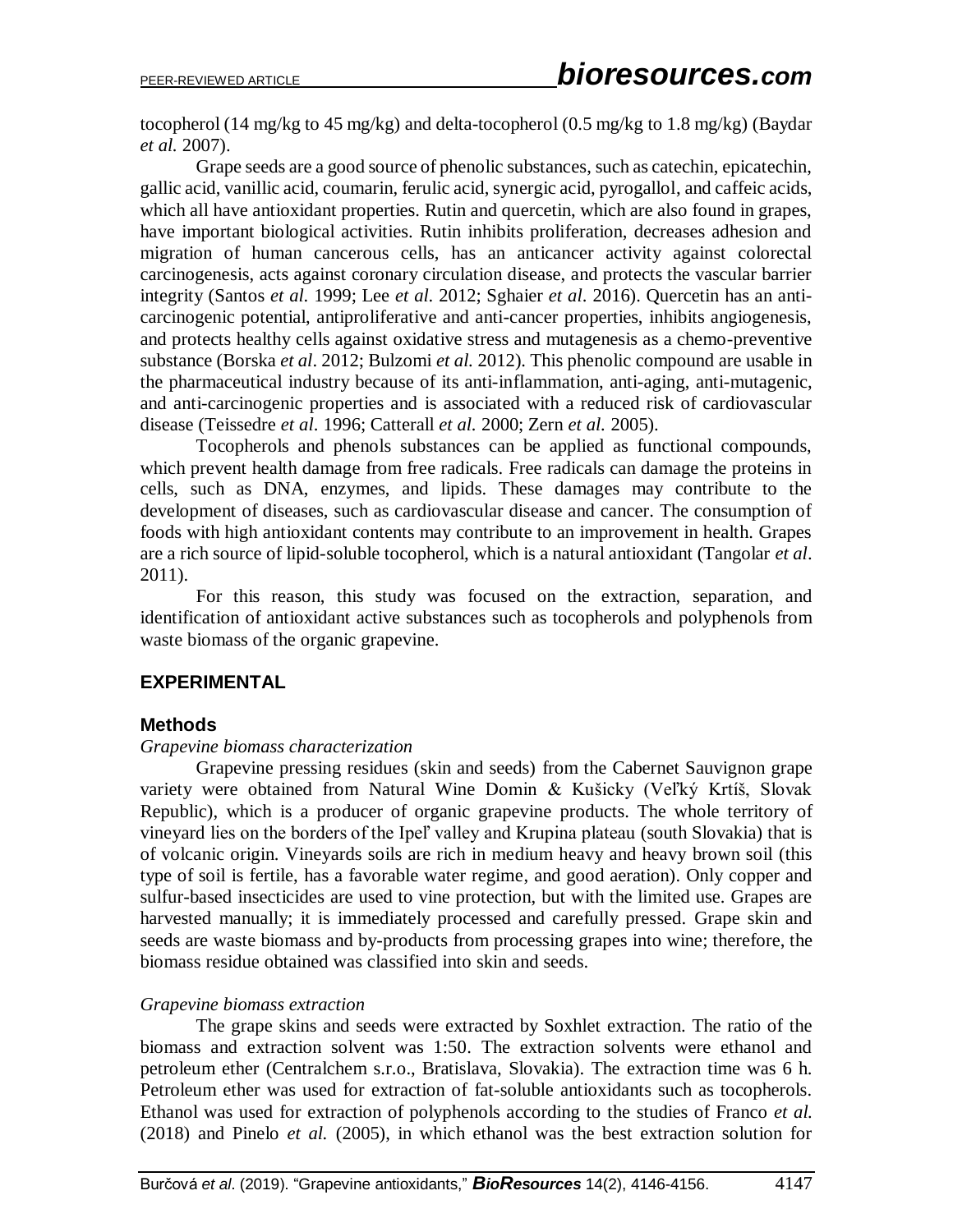extraction of grape antioxidants. The extraction solvents were then evaporated, and the dry extracts were stored at -20 °C until analysis.

#### *Tocopherol determination*

The tocopherol content was analyzed by high performance liquid chromatographyultraviolet (HPLC-UV) and calculated from a calibration curve of tocopherol standards. The column was a Nucleosil 100 Si (Macherey-Nagel Ltd., Düren, Nemecko) with a grain size of  $5.10^{-6}$  m and the dimensions 250 nm  $\times$  4 nm. The mobile phase was n-hexaneisopropanol with a ratio of 98.8:1.2 (Centralchem s.r.o., Bratislava, Slovakia). The flow rate was 1 mL/min and the injection volume was 20 μL. The concentration of the injected sample was 70 mg/mL of n-hexane at a wavelength of 292 nm.

### *Polyphenol determination*

The content of selected phenolic/polyphenol compounds was determined by HPLC-UV according to the modified method by Vallverdú-Queralt *et al.* (2015) and calculated with a calibration curve of standards (quercetin, rutin, catechin, caffeic acid, and coumaric acid). The column was a two times Watrex Reprosil 100 C18 (5 μm) (Watrex, Praha, Czech Republic). The composition of mobile phase A was a 95:5 ratio of deionized water:acetonitrile with a pH of 2.9. Mobile phase B was composed of a 50:50 ratio of deionized water:acetonitrile with a pH of 2.9. For the flow rate, the mobile phases ratio from 10 min to 50 min changed from 70:30 (A:B) to 50:50, and then the mobile phases ratio from 50 min to 55 min changed from 50:50 to 70:30. The flow rate of mobile phase was 1 mL/ min. The injection volume was 5 μL, and the concentration of the injected sample was 50 mg/mL n-hexane at a wavelength of 375 nm.

## *Determination of antioxidant activity*

This assay is based on electron donation of antioxidants to neutralize the DPPH radical, which is accompanied by a color change that is measured at 517 nm (Yhong *et al.* 2015). Antioxidant activity was performed according to modified method by Mareček *et al.* 2017. To conduct the DPPH method, 75 μL of DPPH solution with a concentration  $500.10^{-3}$  mM were added to 200  $\mu$ L of all of the extracts in ethanol UV with a concentration 1 mg/mL. The control used 200 μL of the prepared sample with 75 μL of ethanol. The calibration solutions with concentrations of 1  $\mu$ M, 2  $\mu$ M, 3  $\mu$ M, 4  $\mu$ M, 5  $\mu$ M, 6  $\mu$ M, 7  $\mu$ M, 8 μM, 9 μM, 10 μM, 11 μM, 12 μM, 13 μM, 20 μM, 30 μM, 50 μM, and 60 μM were prepared by diluting of the Trolox solution with concentration 400 μM.

#### *DPPH radical-scavenging activity*

All of the extracts in 100  $\mu$ L of ethanol UV with concentrations of 5 mg/mL<sup>-3</sup>, 10 mg/mL, 20 mg/mL, 50 mg/mL, 80 mg/ml, 100 mg/mL, and 300 mg/mL were added to 75 μL of ethanolic DPPH solution (500.10<sup>-3</sup> mM). The mixtures were shaken at 26 °C for 60 min. After this, the absorbance was measured at 517 nm using a microplate reader (EPOCH 2, BioTek Instruments, VT, USA). The scavenging activity (IC50) of the extracts was calculated according to Rezaei-Sadabady *et al.* (2016) with Eqs. 1 through 3,

$$
IC50 \text{ } (\%) = \left[ \frac{A_{\text{control}} - A_{\text{sample}}}{A_{\text{control}}} \right] \times 100\% \tag{1}
$$

$$
A_{\text{control}} = A_{\text{DPPH}+\text{ethanol}} - A_{\text{ethanol}} \tag{2}
$$

$$
A_{\text{sample}} = A_{\text{extract} + \text{DPPH}} - A_{\text{extract} + \text{ethanol}} \tag{3}
$$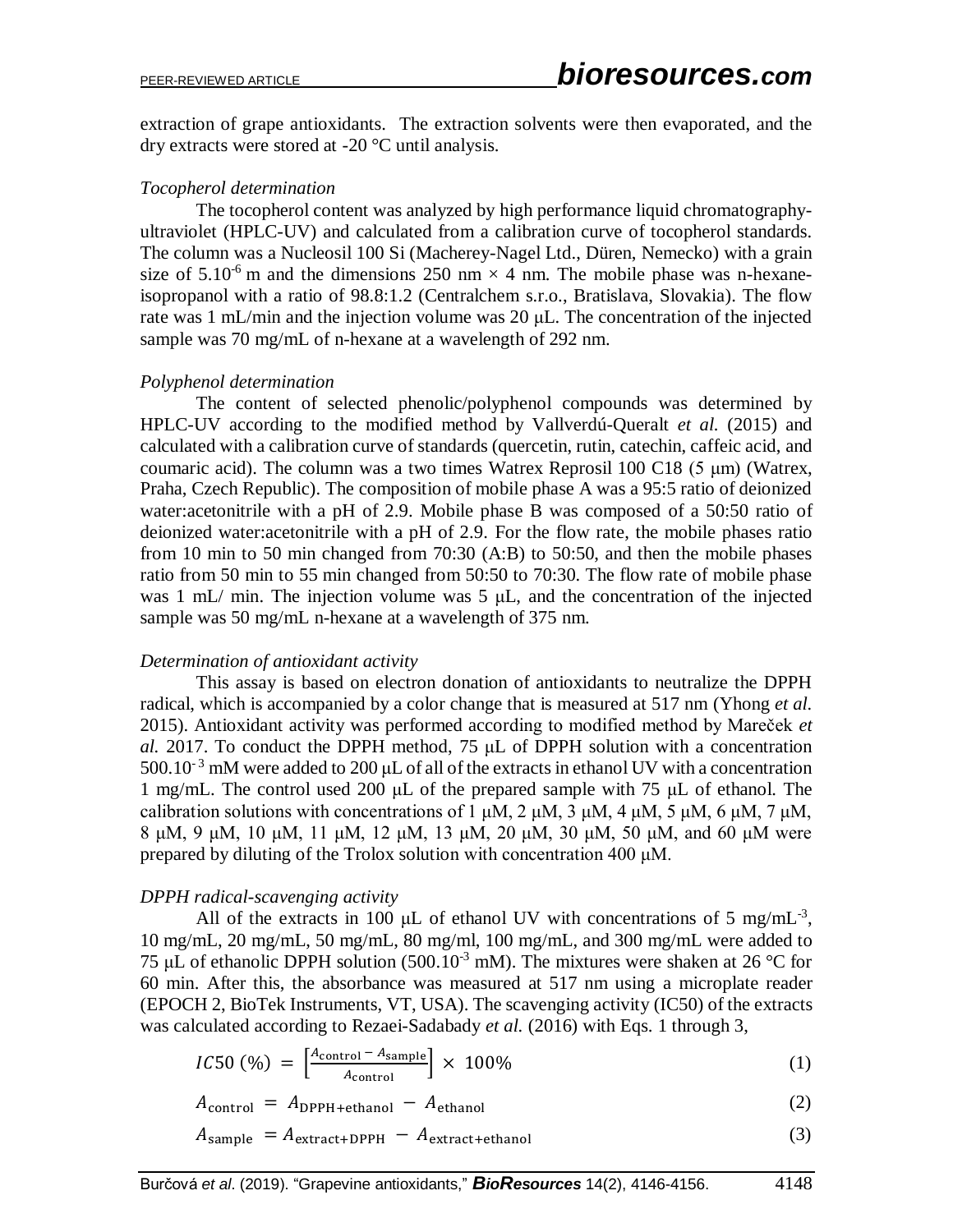where *IC50* is the amount of antioxidant needed to decrease the initial DPPH radical concentration by 50% (Brand-Williams *et al*. 1995).

## *Determination of the total phenols*

The total phenols were determined according to the modified method by Singleton *et al*. (1999). A Folin-Ciocaleteu reagent (Sigma-Aldrich, St. Louis, MO, USA) was added to 200 μL of the extract. After 10 min, 3 mL of  $\text{Na}_2\text{CO}_3$  were added and after 30 min, the absorbance was measured at 765 nm. Gallic acid was used as the standard.

#### *Statistical analysis*

All analysis were performed three times. Mean value of experimental data was determined with confidence interval (95%), calculated with single-variable analysis of data.

# **RESULTS AND DISCUSSION**

Grape seeds and skins, as agricultural by-products, are attractive potential sources of natural antioxidants, which consist of tocopherols and polyphenols. The grape seeds had a higher tocopherol content in this study, as is shown in Fig. 1.





The total tocopherol content in the grape seeds was 402.28 mg/kg, which was 1.7 times higher than in the grape skin. According to Juhaimi and Özcan (2018), the total tocopherol content in petroleum ether seed extracts was 444.01 mg/kg. Baydar and Akkurt (2001) stated that the total tocopherol content ranged from 328 mg/kg to 578 mg/kg. The tocopherol content in the seeds decreased in the following order: alpha-tocopherol (265.25  $mg/kg$ ) > gamma-tocopherol (79.15 mg/kg) > beta-tocopherol (35.59 mg/kg) > deltatocopherol (22.29 mg/kg). The same order of tocopherol content is presented in study Gliszczyńska-Świgło and Sikorska (2004), where they found *α*, *γ*, *β*, and *δ*-tocopherols to be 100.55 mg/kg, 17.14 mg/kg and 3.89 mg/kg, respectively. Baydar *et al.* (2007) determined the content of alpha-tocopherol 128 to 325 mg/kg, 14 to 31 mg/kg for gammatocopherol, and 0.6 to 1.6 mg/kg for delta-tocopherol. The variance of the values is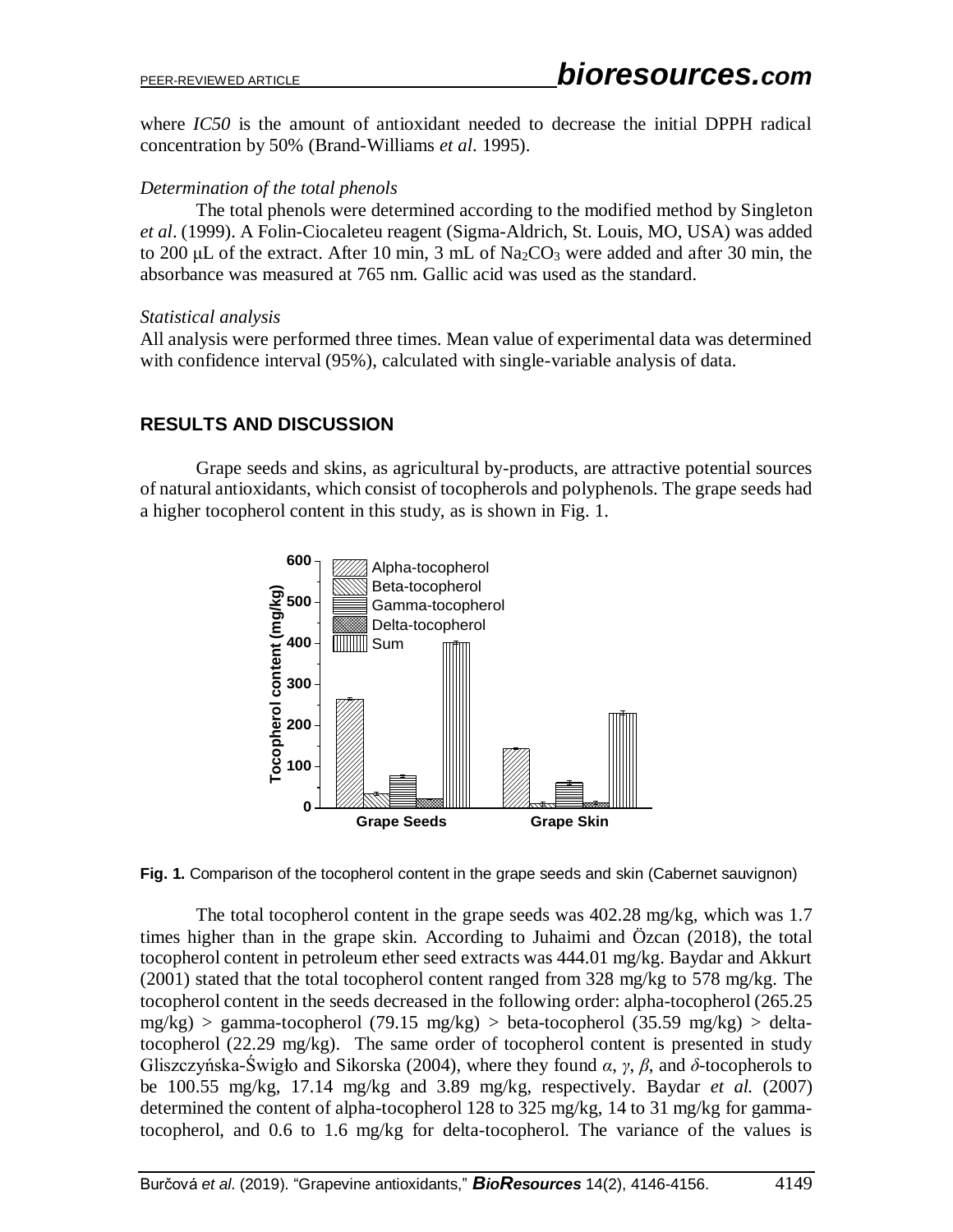dependent on the grape variety. Several studies confirm that alpha-tocopherol is the dominant type of tocopherol in seeds, and its content varies depending on climatic conditions, the growing area and grape cultivars (Crews *et al.* 2006; Sabir *et al.* 2012).



**Fig. 2.** HPLC chromatogram of tocopherols in petroleum ether extract of grape seed

Polyphenolic antioxidants are predominantly polar substances. For this reason, ethanol extracted more of these substances than petroleum ether. The solvent types, extraction time, and temperature had important effects on the polyphenol concentration and antioxidant activity of the grapes(Spigno *et al*. 2007). Jayaprakasha *et al*. (2001) confirmed that substances with a high antioxidant content affect the ethanol extraction of grapevines, which was consistent with the results of this study (Table 1). The total phenol content was determined to be 113.7 gallic acid equivalents (GAE, g/kg) and 7.1 g/kg for the seeds and skin, respectively. In previous studies, the total phenol content in the seeds ranged from 70 g/kg to 350 g/kg (Bail *et al*. 2008; Maier *et al*. 2009; Rombaut *et al.* 2015). Iacopini *et al.* (2008) determined total phenol content in skin of Cabernet sauvignon 53.04 g/kg and in seed it was 87.08 g/kg.

| $GAE$ (g/kg)               |                   |                 |               |                |                 |  |
|----------------------------|-------------------|-----------------|---------------|----------------|-----------------|--|
| Seed Et-OH                 | $113.71 \pm 0.03$ |                 |               |                |                 |  |
| Skin Et-OH                 | $7.1 \pm 0.01$    |                 |               |                |                 |  |
| Polyphenols Content (g/kg) |                   |                 |               |                |                 |  |
|                            | Quercetin         | Catechin        | Caffeic Acid  | Coumaric Acid  | <b>Rutin</b>    |  |
| Seed Et-OH                 | $1.41 + 0.02$     | $2.66 \pm 0.01$ | $0.63 + 0.04$ | $10.97 + 0.05$ | $0.07+0.01$     |  |
| Skin Et-OH                 | $3.75 \pm 0.03$   | $3.99 + 0.02$   | $0.68 + 0.02$ |                | $6.79 \pm 0.06$ |  |

**Table 1.** Polyphenols Content in the Grape Biomass and Total Phenols Content

Et-OH – Ethanol extract

Only the grape seeds contained coumaric acid  $(10.97 \text{ g/kg})$ . HPLC chromatograms of grape seed ethanol extract are shown in Fig. 3. Quercetin (3.75 g/kg) and glycoside rutin (6.79 g/kg) were found in higher amounts in the grape skin. Several studies confirm the presence of rutin and quercetin in grape skin (Romero-Pérez *et al.* 2001; Careri *et al.* 2003; Sun *et al.* 2006; Iacopini *et al.* 2008; Mazza *et al.* 2018). Rutin (0.4 mg/kg), quercetin (0.63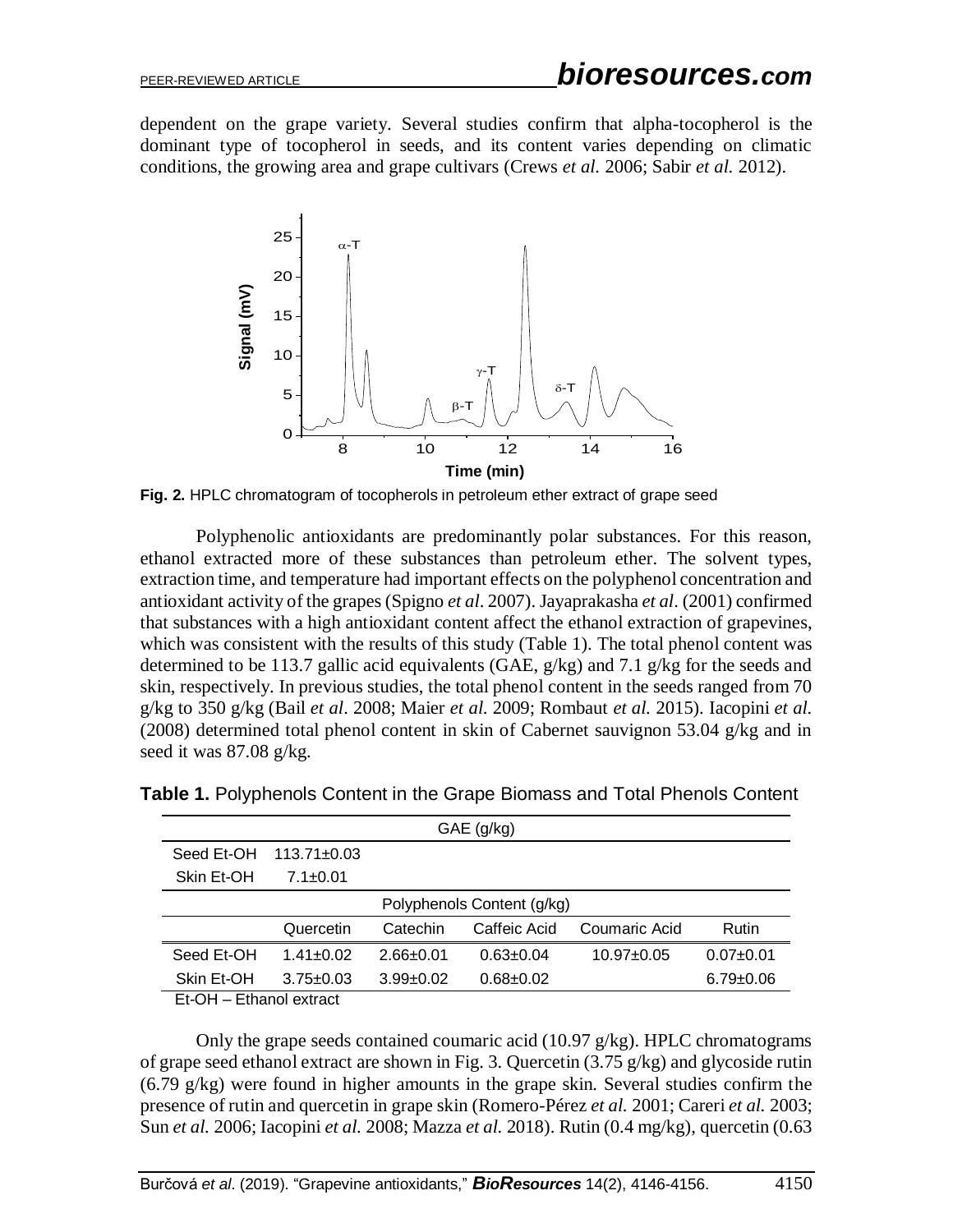g/kg), and catechin (1.15 g/kg) were also found in variety Syrah grape skin (Mazza *et al.* 2018). Iacopini *et al.* (2008) confirmed the presence of rutin and quercetin in grape skin in the amounts 0.88 to 1.58 g/kg for rutin and 0.6 to 1.5 g/kg for quercetin. On the other hand, the grape seeds contained 2.5-times lower content of quercetin (1.41 g/kg) and 6-times lower amount of rutin (0.07 g/kg). Grape seeds are good sources of catechin (2.66 g/kg). It is in good correlation with Iacopini *et al.* (2008), where catechin were determined in range 0.67 to 2.05 mg/kg depending on the grape variety. Previous studies confirmed that grape seeds contain only small amounts of quercetin and rutin (Iacopini *et al*. 2008; Maier *et al*. 2009). The high amount of quercetin and rutin in the grape skin makes this waste material potentially interesting for the food, pharmaceutical, and cosmetic industries. The consumption of functional food with high antioxidant contents reduces the risk factors for human diseases (Udenigwe *et al*. 2009; Chen *et al*. 2017).



**Fig. 3.** HPLC chromatograms of grape seed ethanol extract; analysis at 375 nm

| Extracts/antioxidants           | Antioxidant activity | IC50              |
|---------------------------------|----------------------|-------------------|
|                                 | µM TE/mg extract     | $\mu$ g/mL        |
| Skin PEE                        | $2.03 \pm 0.01$      | $200.21 \pm 0.06$ |
| Seed PEE                        | $4.42 \pm 0.51$      | $528.10\pm0.08$   |
| Skin Et-OH                      | $14.24 + 0.51$       | $66.78 \pm 0.04$  |
| Seed Et-OH                      | $58.65 \pm 0.02$     | $29.50+0.02$      |
| Alfa-tocopherol                 | $62.28 \pm 0.03$     | $27.10 \pm 0.01$  |
| Delta-tocopherol                | $61.39 \pm 0.06$     | $28.41 \pm 0.03$  |
| Quercetin                       | $57.49 \pm 0.01$     | $31.20 \pm 0.02$  |
| <b>Butylated Hydroxytoluene</b> | $41.76 \pm 0.02$     | $39.15 \pm 0.03$  |
| <b>Butylated Hydroxyanisole</b> | $69.55 \pm 0.03$     | 19.78±0.01        |

**Table 2.** Antioxidant Activity and IC50 of the Grape Seeds, Skins, and Selected **Antioxidants** 

PEE – Petroleum ether extract; Et-OH – ethanol extract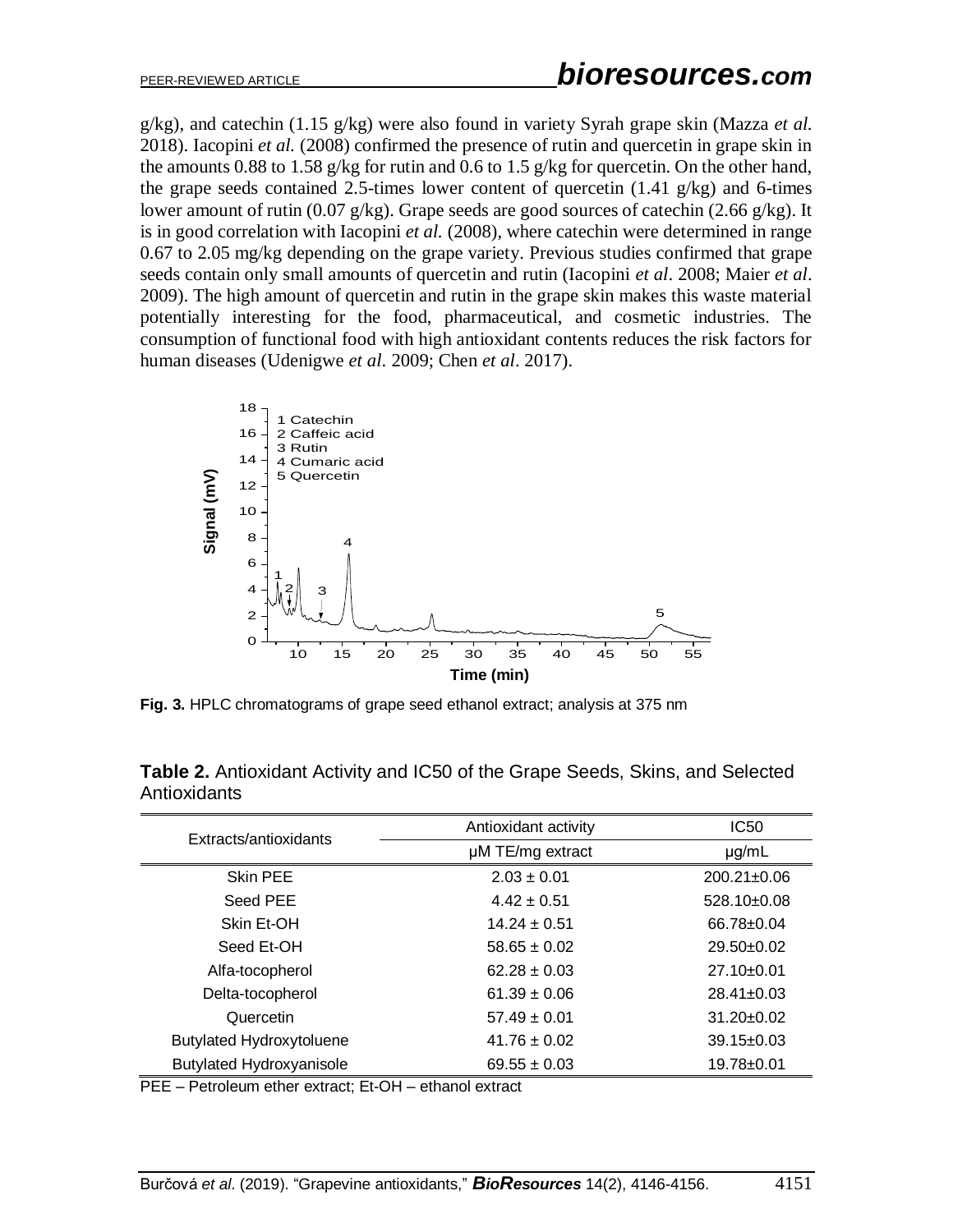The solvent type has a major influence on the extraction of active antioxidant substances from grapevine biomass (Spigno *et al*. 2007; Zhong *et al.* 2015). Ethanol extracted polyphenolic substances, which have a high antioxidant activity (Table 2). Petroleum ether extracted lipophilic antioxidants include substances such as tocopherols.

Secen (2017) stated that the content of active antioxidant phenolic substances in grapes can be affected by environmental factors and processes applied during grape growing. Results of antioxidant activity showed that the ethanol seed extract had a high value of 58.65  $\mu$ M TE/mg. This value was comparable to that of polyphenol quercetin, as well as the antioxidant alpha-tocopherol and synthetic antioxidant butylated hydroxyanisole (BHA), which can be applied as additives in the food industry. The high antioxidant activity is due to the presence of polyphenols (Table 1) and tocopherol (Fig. 1) in grape seed. According to several studies, there is a presumption of a synergic effect of antioxidants (polyphenols, tocopherol, anthocyanins, and carotenoids) (Guendez *et al.* 2005; Bozan *et al.* 2008). The result is excellent in terms of applicability in the food and cosmetic industries. The possibility of using antioxidant active substances from grapes is confirmed in the studies Lorenzo *et al.* (2018) and Trošt *et al.* 2016. Jayaprakasha *et al*. (2001) confirmed that substances with a high antioxidant content affect the ethanol extraction of grape seeds. The ethanol skin extract had a value four times lower than the ethanol seed extract 14.25 μM TE/mg. The lower antioxidant effect of the ethanol skin extract could have been because of the fermentation process, where most of the biologically active substances, such as tannins and anthocyanins, are extracted (Su *et al.* 2006). The IC50 values of the alpha-tocopherol, butylated hydroxytoluene (BHT), and BHA standards had the same values as reported by Gülçin (2006).

Antioxidants are useful for reducing autooxidation and are used as stabilizers and supplements in food. Both synthetic and natural antioxidants are used in food and cosmetic products. Synthetic antioxidants, such as BHT and BHA, are controversial because of their potentially adverse effects on human health (Shahidi and Zhong 2010). For this reason, interest in the application of natural antioxidants as a substitute for synthetic antioxidants has increased (Szeto *et al*. 2002; Shahidi and Zhong 2010).

## **CONCLUSIONS**

- 1. The antioxidant activity of the seeds was 58.65 μM Trolox/mg extract. This value was only 5.8% lower than the antioxidant activity of the alpha-tocopherol. The seed and skin by-products from grape processing can be used as natural stabilizers and supplements in food.
- 2. The grape seeds contained 402.3 mg/kg total tocopherol and the grape skin contained 231.6 mg/kg. Tocopherol has a beneficial effect on human health.
- 3. The grape skin was a rich source of antioxidant active rutin (6.79 g/kg) and quercetin (3.75 g/kg), which have many types of biological properties.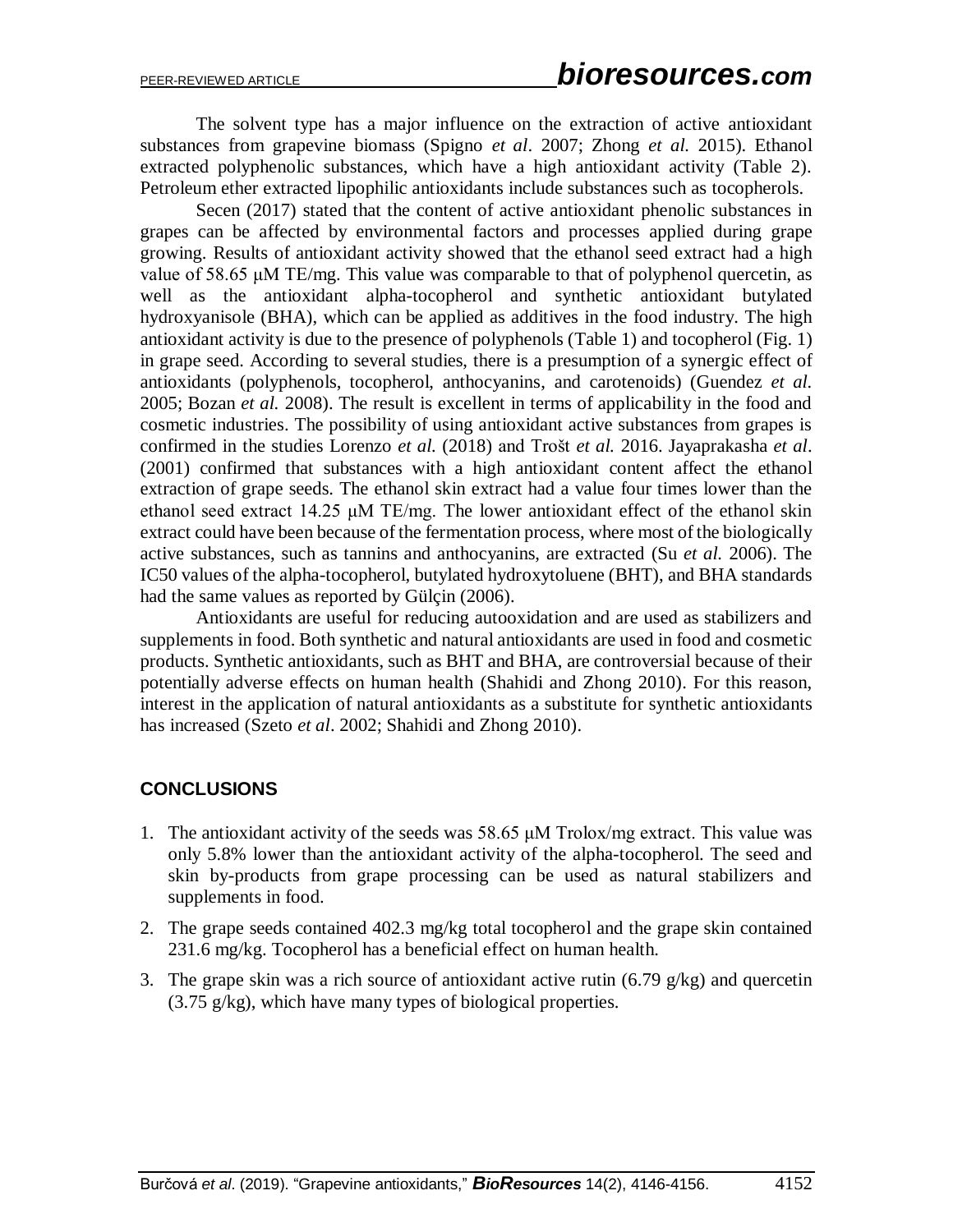## **ACKNOWLEDGMENTS**

This work was supported by the Slovak Research and Development Agency (Contract Nos. APVV-15-0052, APVV-16-0088, APVV- 17-0212) and Scientific Grant Agency (Contract Nos.VEGA 1/0353/16, and VEGA 1-0012-19).

# **REFERENCES CITED**

- Bail, S., Stuebiger, G., Krist, S., Unterweger, H., and Buchbauer, G. (2008). "Characterisation of various grape seed oils by volatile compounds, triacylglycerol composition, total phenols and antioxidant capacity," *Food Chem*. 108(3), 1122-1132. DOI: 10.1016/j.foodchem.2007.11.063
- Baydar, N. G., Özkan, G., and Çetin, E. S. (2007). "Characterization of grape seed and pomace oil extracts," *Grasas Aceites* 58(1), 29-33. DOI: https://doi.org/10.3989/gya.2007.v58.i1.5
- Baydar, N. G., and Akkurt, M. (2001). "Oil content and oil quality properties of some grape seeds," *Turk. J. Agric. For.* 25(3), 163-168.
- Beveridge, T. H. J., Girard, B., Kopp, T., and Drover, J. C. G. (2005). "Yield and composition of grape seed oils extracted by supercritical carbon dioxide and petroleum ether: Varietal effects," *J. Agr. Food Chem.* 53(5), 1799-1804. DOI: 10.1021/jf040295q
- Borska, S., Chmielewska, M., Wysocka, T., Drag-Zalesinska, M., Zabel, M., and Dziegiel, P. (2012). "*In vitro* effect of quercetin on human gastric carcinoma: Targeting cancer cells death and MDR," *Food Chem. Toxicol.* 50(9), 3375-3383. DOI: 10.1016/j.fct.2012.06.035
- Bozan, B., Tosun, G., and Özcan, D. (2008). "Study of polyphenol content in the seeds of red grape (*Vitis vinifera* L.) varieties cultivated in Turkey and their antiradical activity," *Food chem*, 109(2), 426-430. DOI: 10.1016/j.foodchem.2007.12.056
- Brand-Williams, W., Cuvelier, M. E., and Berset, C. (1995). "Use of a free radical method to evaluate antioxidant activity," *LWT-Food Sci. Technol.* 28(1), 25-30. DOI: 10.1016/S0023-6438(95)80008-5
- Bulzomi, P., Galluzzo, P., Bolli, A., Leone, S., Acconcia, F., and Marino, M. (2012). "The pro-apoptotic effect of quercetin in cancer cell lines requires ERβ‐dependent signals," *J. Cell. Physiol.* 227(5), 1891-1898. DOI: 10.1002/jcp.22917
- Careri, M., Corradini, C., Elviri, L., Nicoletti, I., and Zagnoni, I. (2003). "Direct HPLC analysis of quercetin and trans-resveratrol in red wine, grape, and winemaking byproducts," *J Agric Food Chem.* 51(18), 5226-5231. DOI: 10.1021/jf034149g
- Catterall, F., Souquet, J.-M., Cheynier, V., Clifford, M. N., and Ioannides, C. (2000). "Modulation of the mutagenicity of food carcinogens by oligomeric and polymeric procyanidins isolated from grape seeds: Synergistic genotoxicity with *N*‐ nitrosopyrrolidine," *J. Sci. Food Agr.* 80(1), 91-101. DOI: 10.1002/(SICI)1097- 0010(20000101)80:1<91:AID-JSFA494>3.0.CO;2-E
- Chen, H.-L., Lan, X.-Z., Wu, Y.-Y., Ou, Y.-W., Chen, T. C., and Wu, W.-T. (2017). "The antioxidant activity and nitric oxide production of extracts obtained from the leaves of *Chenopodium quinoa* Willd," *BioMedicine* 7(4), 24-28. DOI: 10.1051/bmdcn/2017070424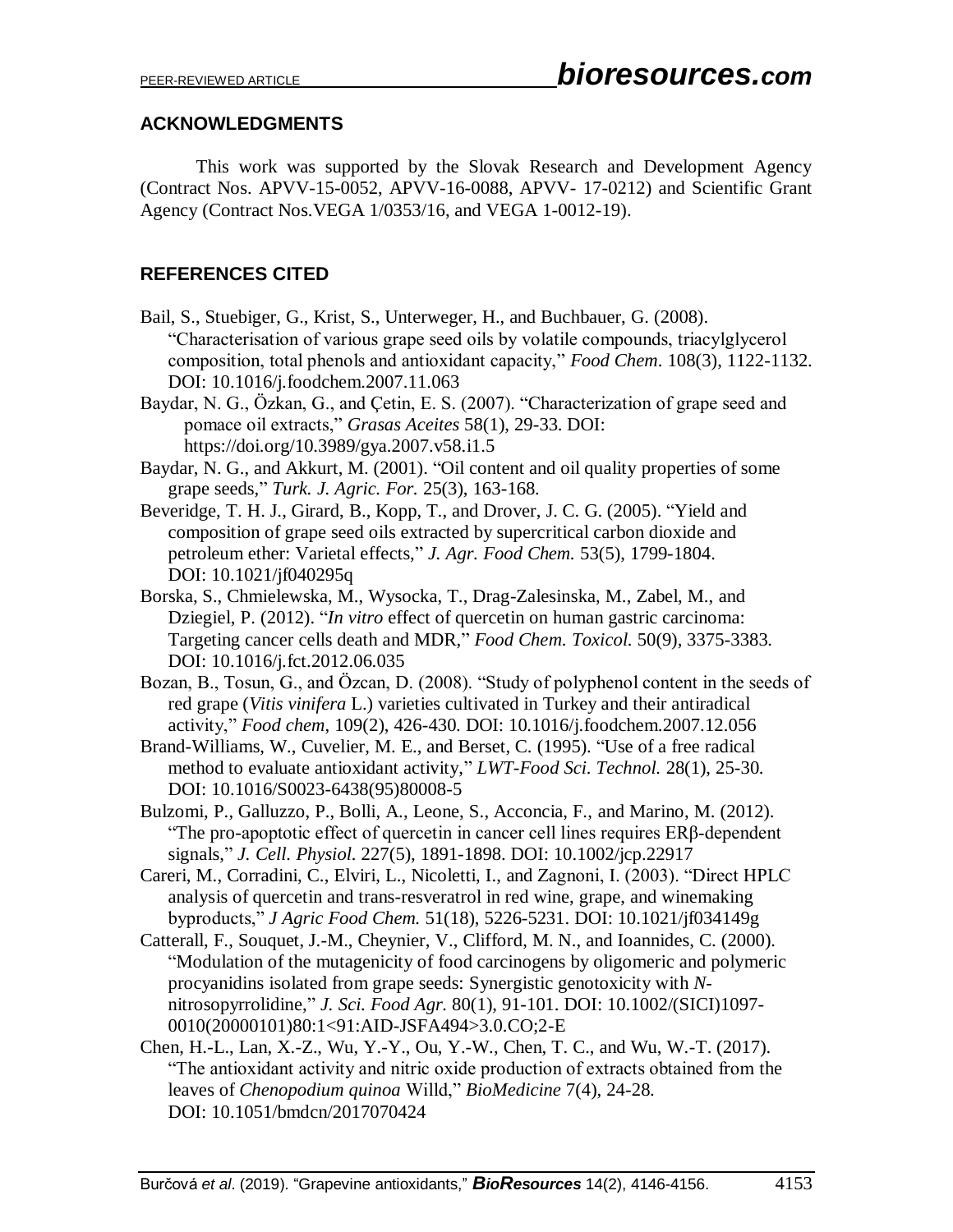- Crews, C., Hough, P., Godward, J., Brereton, P., Lees, M., Guiet, S., and Winkelmann, W. (2006). "Quantitation of the main constituents of some authentic grape-seed oils of different origin," *J Agric Food Chem*, 54(17), 6261-6265. DOI: 10.1021/jf060338y
- Fernandes, L., Casal, S., Cruz, R., Pereira, J. A., and Ramalhosa, E. (2013). "Seed oils of ten traditional Portuguese grape varieties with interesting chemical and antioxidant properties," *Food Res Int.* 50(1), 161-166. DOI: 10.1016/j.foodres.2012.09.039
- Franco, D., Sineiro, J., Rubilar, M., Sánchez, M., Jerez, M., Pinelo, M., Costoya, N., and Núñez, M. J. (2008). "Polyphenols from plant materials: extraction and antioxidant power," *EJEAFChe* 7(8), 3210-3216.
- Gliszczyńska-Świgło, A., and Sikorska, E. (2004). "Simple reversed-phase liquid chromatography method for determination of tocopherols in edible plant oils," *J. Chromatogr. A*, 1048(2), 195-198. DOI: [10.1016/j.chroma.2004.07.051](https://doi.org/10.1016/j.chroma.2004.07.051)
- Guendez, R., Kallithraka, S., Makris, D. P., and Kefalas, P. (2005). "Determination of low molecular weight polyphenolic constituents in grape (*Vitis vinifera* sp.) seed extracts: Correlation with antiradical activity," *Food Chem*. 89(1), 1-9. DOI: 10.1016/j.foodchem.2004.02.010
- Gülçin, İ. (2006). "Antioxidant activity of caffeic acid (3,4-dihydroxycinnamic acid)," *Toxicology* 217(2-3), 213-220. DOI: 10.1016/j.tox.2005.09.011
- Iacopini, P., Baldi, M., Storchi, P., and Sebastiani, L. (2008). "Catechin, epicatechin, quercetin, rutin and resveratrol in red grape: Content, *in vitro* antioxidant activity and interactions," *J. Food Compos. Anal.* 21(8), 589-598. DOI: 10.1016/j.jfca.2008.03.011
- Jayaprakasha, G. K., Singh, R. P., and Sakariah, K. K. (2001). "Antioxidant activity of grape seed (*Vitis vinifera*) extracts on peroxidation models *in vitro*," *Food Chem.* 73(3), 285-290. DOI: 10.1016/S0308-8146(00)00298-3
- Juhaimi, F. A., and Özcan, M. M. (2018). "Effect of cold press and soxhlet extraction systems on fatty acid, tocopherol contents, and phenolic compounds of various grape seed oils," *J. Food Process Pres.* 42(1). DOI: 10.1111/jfpp.13417
- Lachman, J., Hejtmánková, A., Táborský, J., Kotíková, Z., Pivec, V., Střalková, R., Vollmannová, A., Bojňanská, T., and Dědina, M. (2015). "Evaluation of oil content and fatty acid composition in the seed of grapevine varieties," *Lwt-Food Sci. Technol*. 63(1), 620-625. DOI: 10.1016/j.lwt.2015.03.044
- Lee, W., Ku, S.-K., and Bae, J.-S. (2012). "Barrier protective effects of rutin in LPSinduced inflammation *in vitro* and *in vivo*," *Food Chem. Toxicol.* 50(9), 3048-3055. DOI: 10.1016/j.fct.2012.06.013
- Lorenzo, J. M., Pateiro, M., Domínguez, R., Barba, F. J., Putnik, P., Kovačević, D. B., Shpigelman, A., Granato, D., and Franco, D. (2018). "Berries extracts as natural antioxidants in meat products: A review," *Food Res. Int*. 106, 1095-1104. DOI: 10.1016/j.foodres.2017.12.005
- Maier, T., Schieber, A., Kammerer, D. R., and Carle, R. (2009). "Residues of grape (*Vitis vinifera* L.) seed oil production as a valuable source of phenolic antioxidants," *Food Chem.* 112(3), 551-559. DOI: 10.1016/j.foodchem.2008.06.005
- Mareček, V., Mikyška, A., Hampel, D., Čejka, P., Neuwirthová, J., Malachová, A., and Cerkal, R. (2017). "ABTS and DPPH methods as a tool for studying antioxidant capacity of spring barley and malt," *J. Cereal Sci*. 73, 40-45. DOI: [10.1016/j.jcs.2016.11.004](https://doi.org/10.1016/j.jcs.2016.11.004)
- Mazza, K. E., Santiago, M. C., do Nascimento, L. S., Godoy, R. L., Souza, E. F., Brígida, A. I. S., Borguini, R. G. and Tonon, R. V. (2018). "Syrah grape skin valorisation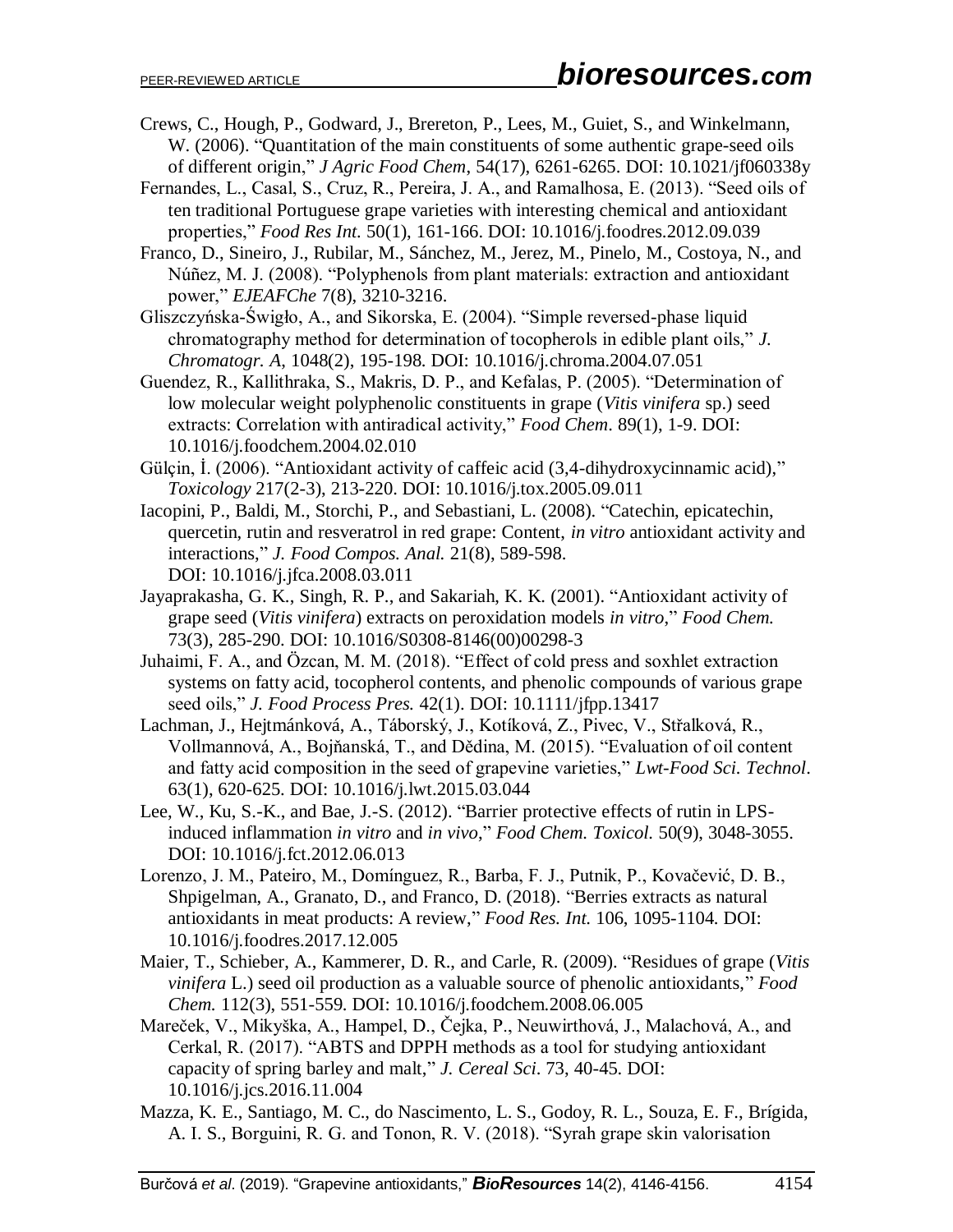using ultrasound‐assisted extraction: Phenolic compounds recovery, antioxidant capacity and phenolic profile," *Int J Food Sci Technol.* 54(3), 641-650. DOI: 10.1111/ijfs.13883

Pinelo, M., Rubilar, M., Jerez, M., Sineiro, J., and Núñez, M. J. (2005). "Effect of solvent, temperature, and solvent-to-solid ratio on the total phenolic content and antiradical activity of extracts from different components of grape pomace," *J. Agric. Food Chem*. 53(6), 2111-2117. DOI: 10.1021/jf0488110

Rombaut, N., Savoire, R., Thomasset, B., Castello, J., Van Hecke, E., and Lanoisellé, J. L. (2015). "Optimization of oil yield and oil total phenolic content during grape seed cold screw pressing," *Ind. Crops Prod*. 63, 26-33. DOI: [10.1016/j.indcrop.2014.10.001](https://doi.org/10.1016/j.indcrop.2014.10.001)

Romero-Pérez, A. I., Lamuela-Raventós, R. M., Andrés-Lacueva, C., and de la Torre-Boronat, M. C. (2001). "Method for the quantitative extraction of resveratrol and piceid isomers in grape berry skins. Effect of powdery mildew on the stilbene content," *J. Agric. Food Chem*. 49(1), 210-215.

- Rezaei-Sadabady, R., Eidi, A., Zarghami, N., and Barzegar, A. (2016). "Intracellular ROS protection efficiency and free radical-scavenging activity of quercetin and quercetin-encapsulated liposomes," *Artif. Cell. Nanomed. B.* 44(1), 128-134. DOI: 10.3109/21691401.2014.926456
- Robinson, J., and Harding, J. (2015). *The Oxford Companion to Wine*, Oxford University Press, England.
- Romero-Pérez, A. I., Lamuela-Raventós, R. M., Andrés-Lacueva, C., & de la Torre-Boronat, M. C. (2001). "Method for the quantitative extraction of resveratrol and piceid isomers in grape berry skins: Effect of powdery mildew on the stilbene content," *J. Agric. Food Chem*. 49(1), 210-215. DOI: 10.1021/jf000745o

Sabir, A., Unver, A., and Kara, Z. (2012). "The fatty acid and tocopherol constituents of the seed oil extracted from 21 grape varieties (*Vitis* spp.)," *J. Sci. Food Agric*. 92(9), 1982-1987. DOI: 10.1002/jsfa.5571.

- Santos, K. F. R., Oliveira, T. T. D., Nagem, T. J., Pinto, A. D. S., and Oliveira, M. G. D. A. (1999). "Hypolipidaemic effects of naringenin, rutin, nicotinic acid and their associations," *Pharmacol Res.* 40(6), 493-496. DOI:10.1006/phrs.1999.0556
- Secen, S. M. (2017). "Determination of fatty acid composition and phenolic content of seed oils of Cappadocia region grape varieties," *Aksaray University Journal of Science and Engineering* 1(1), 1-8. DOI: 10.29002/asujse.296708
- Sghaier, M. B., Pagano, A., Mousslim, M., Ammari, Y., Kovacic, H., and Luis, J. (2016). "Rutin inhibits proliferation, attenuates superoxide production and decreases adhesion and migration of human cancerous cells," *Biomed. Pharmacother.* 84, 1972-1978. DOI: 10.1016/j.biopha.2016.11.001
- Shahidi, F., and Zhong, Y. (2010). "Novel antioxidants in food quality preservation and health promotion," *Eur. J. Lipid Sci. Tech.* 112(9), 930-940. DOI: 10.1002/ejlt.201000044
- Singleton, V. L., Orthofer, R., and Lamuela-Raventós, R. M. (1999). "Analysis of total phenols and other oxidation substrates and antioxidants by means of Folin-Ciocalteu reagent," *Method. Enzymol.* 299, 152-178. DOI: 10.1016/S0076-6879(99)99017-1
- Spigno, G., Tramelli, L., and De Faveri, D. M. (2007). "Effects of extraction time, temperature and solvent on concentration and antioxidant activity of grape marc phenolics," *J. Food Eng.* 81(1), 200-208. DOI: 10.1016/j.jfoodeng.2006.10.021